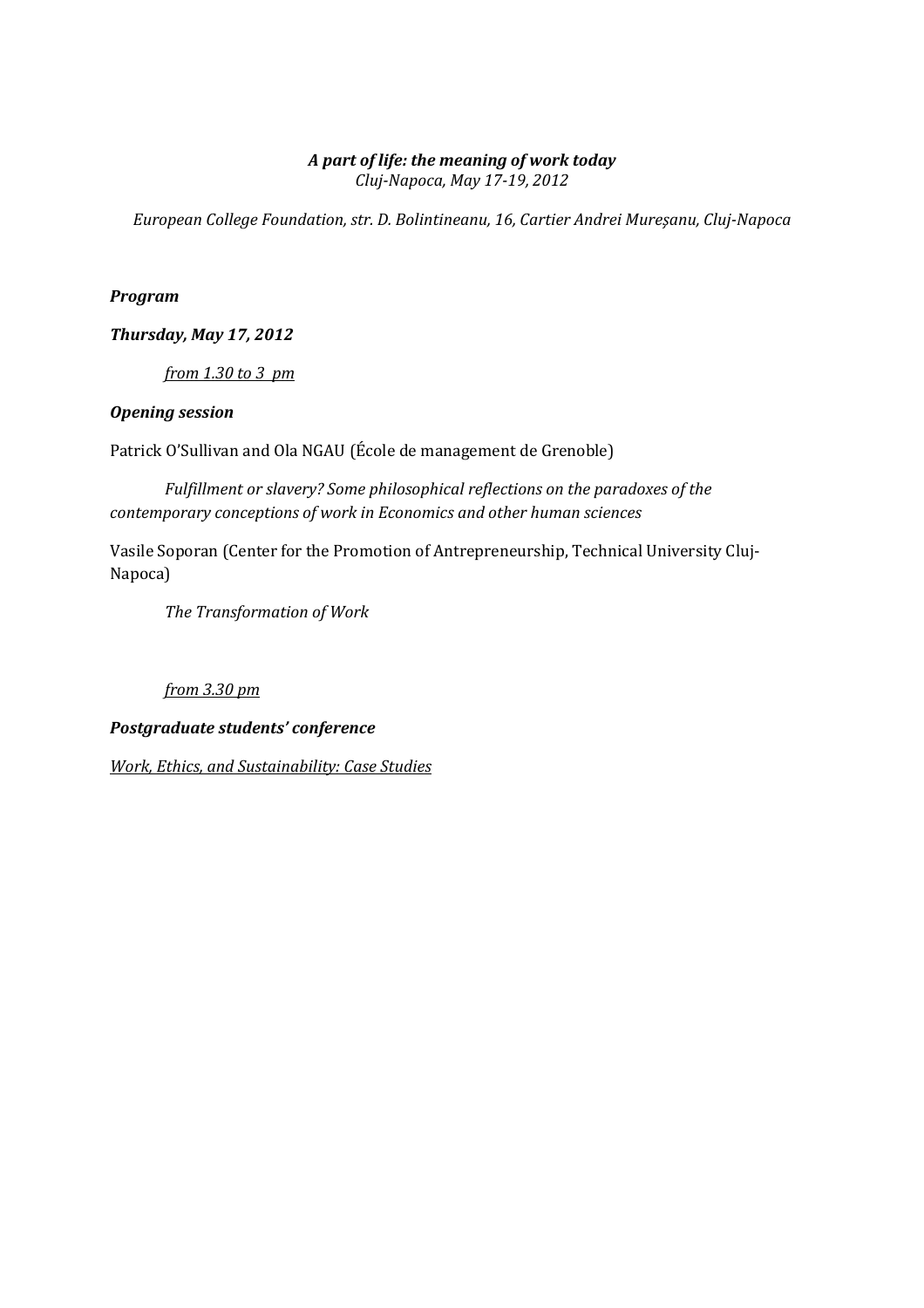#### Friday, May 18, 2012

#### from 9.30 am to 1.00 pm

Ileana Borţun (University of Bucharest)

Work and Action in a Society of Laborers

José Ruiz Fernández (Universidad Complutense de Madrid)

Technique, Vocation and the Meaning of Work Today

Nicoleta Szabo (Université Jules Verne Amiens and Babeş-Bolyai University Cluj-Napoca)

Work and collective intentionality

Augusta Bora (General Anti-Corruption Directorate and Babeş-Bolyai University Cluj-Napoca)

Undercover Work in Police Investigations: Ethical and Legal Aspects

Ovidiu Gavrilovici (University of Medicine and Pharmacy Iaşi and University Al. I. Cuza Iaşi)

Construction of the medical career and the professional identity of diabetologists

Dan Radu (Babeş-Bolyai University Cluj-Napoca)

Why do we (not) work? From surplus value to surplus enjoyment... and back

#### **Lunch**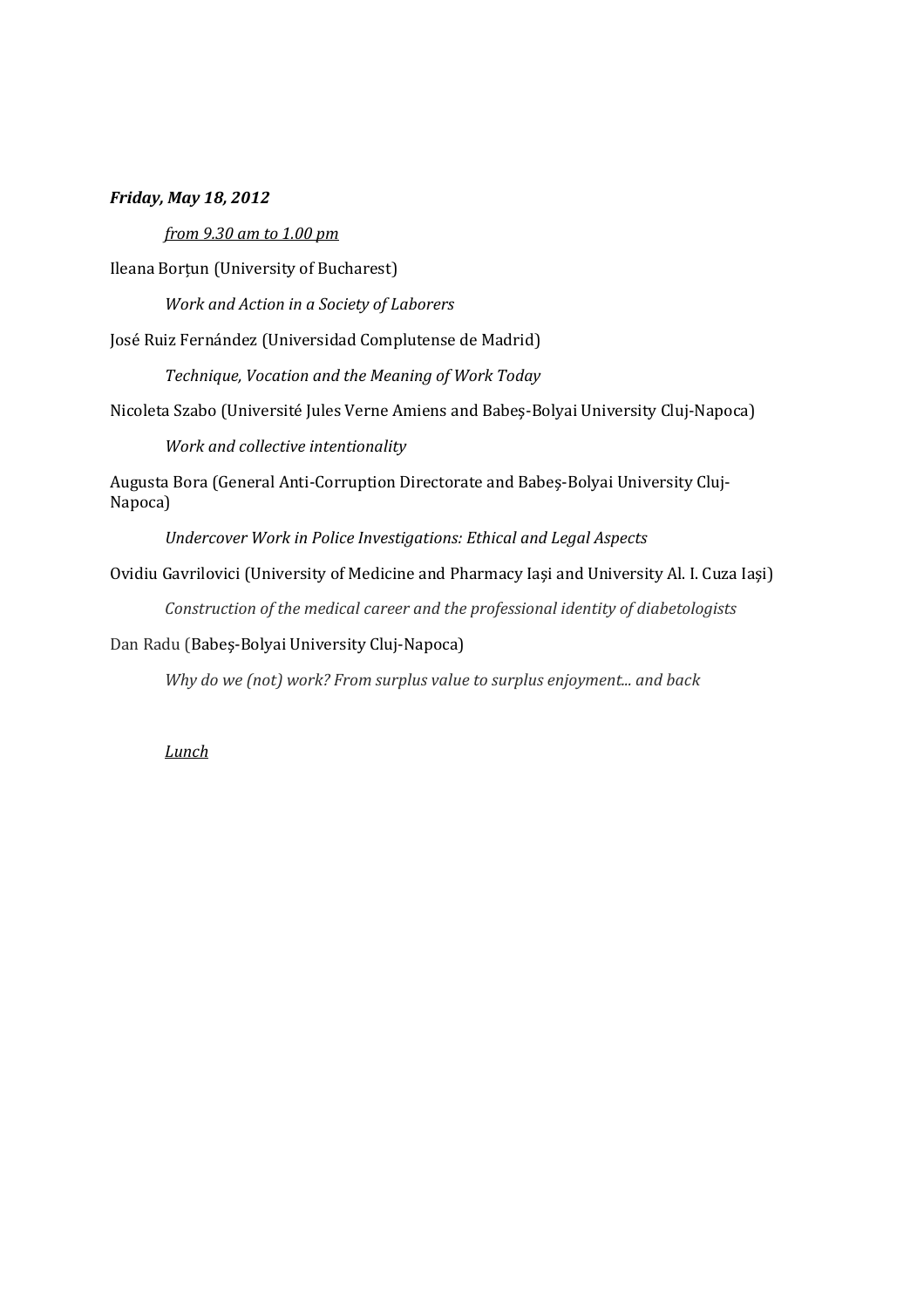## from 3.30 to 8 pm

Ruud Welten (Saxion University of Applied Sciences and Tilburg University)

Work and Leisure in a Consumer Society

Paul Martin Ryan (Charles University, Prague)

Images of Work: Verism and Inversion

Stefan Maftei ((Babeş-Bolyai University Cluj-Napoca)

"That Romanian Work Ethic": A Short Cultural History of Work in Romania

Ana Bazac (Polytechnic University of Bucharest)

Work is not Freedom; or Is It?

#### Codruţa Furtună(Babeş-Bolyai University Cluj-Napoca)

La retrojection du sublime richirien - le moyen pour déconstruire l'éthique de l'institution symbolique et pour reconstruire l'éthique archaïque de l'Inconscient phénoménologique

#### Bogdan Mincă (Universität Bukarest)

"Das arbeitende Tier". Zu M. Heideggers Auslegung der Arbeit in den Vorträgen und Aufsätzen

Cristian Hainic (Babeş-Bolyai University Cluj-Napoca)and Codruţa Porcar ( Romanian Academy, Iasi Branch)

A "World of Work"? On Heidegger's Pragmata and Their Consequences

Raluca Mocan (Université Paris Est)

Le travail de l'acteur, entre routine et invention de soi. Phénoménologie et

pratique

Cristi Bodea (Babeş-Bolyai University Cluj-Napoca)